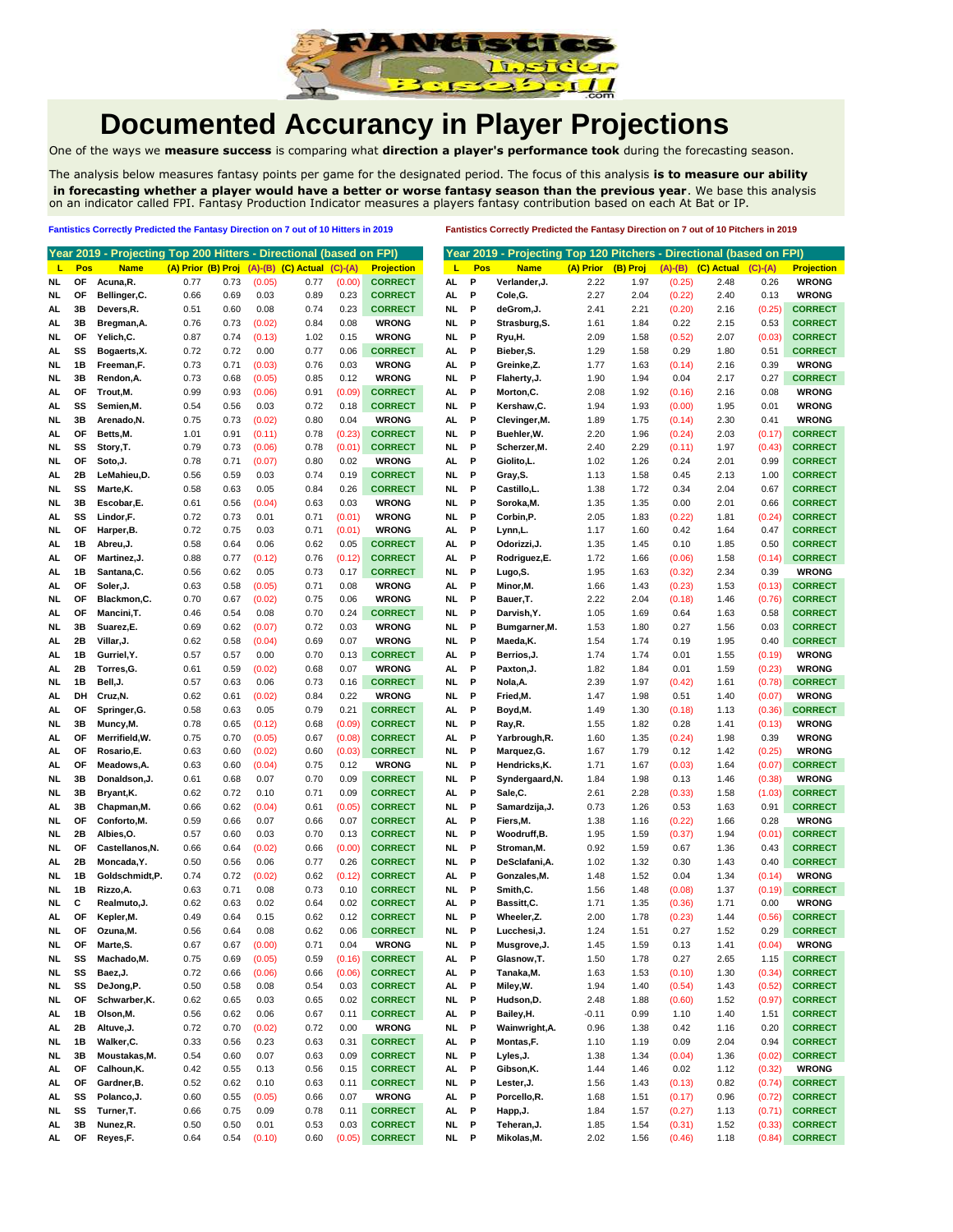| NL       | OF       | Pederson, J.            | 0.58         | 0.60         | 0.01         | 0.63         | 0.05           | <b>CORRECT</b>                 | NL   | P | Leake,M.        | 1.13    | 1.16 | 0.04                  | 0.87 | (0.25) | <b>WRONG</b>   |
|----------|----------|-------------------------|--------------|--------------|--------------|--------------|----------------|--------------------------------|------|---|-----------------|---------|------|-----------------------|------|--------|----------------|
| AL       | 2Β       | Odor, R.                | 0.55         | 0.57         | 0.02         | 0.48         | (0.07)         | <b>WRONG</b>                   | NL   | P | Gray, J.        | 1.16    | 1.64 | 0.48                  | 1.40 | 0.24   | <b>CORRECT</b> |
| AL       | OF       | Brantley, M.            | 0.69         | 0.67         | (0.03)       | 0.70         | 0.01           | <b>WRONG</b>                   | NL.  | P | Quintana, J.    | 1.38    | 1.43 | 0.05                  | 1.16 | (0.22) | <b>WRONG</b>   |
| AL       | SS       | Andrus,E.               | 0.48         | 0.56         | 0.08         | 0.58         | 0.10           | <b>CORRECT</b>                 | AL   | P | Lopez,R.        | 1.46    | 1.43 | (0.03)                | 0.72 | (0.74) | <b>CORRECT</b> |
| AL       | 3B       | Dozier, H.              | 0.42         | 0.53         | 0.11         | 0.67         | 0.25           | <b>CORRECT</b>                 | NL.  | P | Sanchez, A.     | 1.95    | 1.69 | (0.26)                | 1.48 | (0.47) | <b>CORRECT</b> |
| NL.      | 3B       | Turner, J.              | 0.75         | 0.68         | (0.07)       | 0.68         | (0.06)         | <b>CORRECT</b>                 | AL.  | P | Kennedy,l.      | 0.91    | 1.24 | 0.33                  | 1.40 | 0.49   | <b>CORRECT</b> |
| AL       | OF       | Grichuk, R.             | 0.57         | 0.59         | 0.02         | 0.49         | (0.08)         | <b>WRONG</b>                   | NL.  | P | Davies,Z.       | 1.05    | 1.34 | 0.29                  | 1.44 | 0.39   | <b>CORRECT</b> |
| NL       | OF       | Hoskins, R.             | 0.62         | 0.68         | 0.05         | 0.60         | (0.03)         | <b>WRONG</b>                   | AL.  | P | Junis,J.        | 1.10    | 1.41 | 0.32                  | 0.81 | (0.29) | <b>WRONG</b>   |
| NL       | SS       | Rosario, A.             | 0.48         | 0.57         | 0.09         | 0.60         | 0.11           | <b>CORRECT</b>                 | AL.  | P | Anderson,B.     | 1.11    | 1.29 | 0.18                  | 1.36 | 0.25   | <b>CORRECT</b> |
|          | SS       |                         | 0.52         |              |              | 0.76         | 0.24           | <b>CORRECT</b>                 | AL.  | P |                 |         | 1.42 |                       |      |        | <b>WRONG</b>   |
| AL       |          | Anderson, T.            |              | 0.57         | 0.05         |              |                |                                |      |   | Roark,T.        | 1.21    |      | 0.21                  | 0.98 | (0.23) |                |
| NL.      | OF       | Pillar, K.              | 0.51         | 0.55         | 0.04         | 0.52         | 0.00           | <b>CORRECT</b>                 | NL.  | P | Matz, S.        | 1.32    | 1.62 | 0.30                  | 1.16 | (0.16) | <b>WRONG</b>   |
| AL       | OF       | Pham, T.                | 0.68         | 0.68         | 0.01         | 0.69         | 0.01           | <b>CORRECT</b>                 | NL.  | P | Anderson,C.     | 1.50    | 1.33 | (0.16)                | 1.49 | (0.01) | <b>CORRECT</b> |
| AL       | OF       | Puig, Y.                | 0.67         | 0.68         | 0.01         | 0.62         | (0.05)         | <b>WRONG</b>                   | AL.  | P | Perez, M.       | $-0.08$ | 0.79 | 0.86                  | 1.01 | 1.08   | <b>CORRECT</b> |
| NL.      | OF       | Robles, V.              | 0.72         | 0.64         | (0.08)       | 0.58         | (0.15)         | <b>CORRECT</b>                 | AL   | P | Cashner, A.     | 0.50    | 0.96 | 0.46                  | 1.41 | 0.91   | <b>CORRECT</b> |
| NL.      | С        | Grandal, Y.             | 0.62         | 0.62         | 0.00         | 0.66         | 0.04           | <b>CORRECT</b>                 | NL   | P | Guerra, J.      | 1.06    | 1.48 | 0.43                  | 2.15 | 1.09   | <b>CORRECT</b> |
| AL       | 3B       | Ramirez, J.             | 0.82         | 0.83         | 0.01         | 0.67         | (0.15)         | <b>WRONG</b>                   | NL.  | P | Eflin,Z.        | 1.39    | 1.46 | 0.07                  | 1.04 | (0.35) | <b>WRONG</b>   |
| AL.      | 1В       | Encarnacion, E.         | 0.60         | 0.59         | (0.00)       | 0.64         | 0.04           | <b>WRONG</b>                   | NL   | P | Alcantara, S.   | 1.54    | 1.68 | 0.14                  | 1.38 | (0.17) | <b>WRONG</b>   |
| NL.      | 2Β       | McNeil, J.              | 0.74         | 0.57         | (0.17)       | 0.73         | (0.01)         | <b>CORRECT</b>                 | AL.  | P | Bundy,D.        | 0.58    | 1.33 | 0.75                  | 0.99 | 0.42   | <b>CORRECT</b> |
| AL.      | OF       | Choo,S.                 | 0.64         | 0.60         | (0.04)       | 0.65         | 0.02           | <b>WRONG</b>                   | AL.  | P | Nova,I.         | 1.18    | 1.20 | 0.02                  | 0.74 | (0.44) | <b>WRONG</b>   |
| NL.      | 1В       | Hosmer,E.               | 0.52         | 0.60         | 0.08         | 0.51         | (0.00)         | <b>WRONG</b>                   | AL.  | P | Pena,F.         | 1.38    | 1.30 | (0.07)                | 1.78 | 0.40   | <b>WRONG</b>   |
| NL.      | OF       | Eaton, A.               | 0.67         | 0.65         | (0.01)       | 0.63         | (0.03)         | <b>CORRECT</b>                 | NL.  | P | Hill,R.         | 1.85    | 1.66 | (0.19)                | 1.81 | (0.04) | <b>CORRECT</b> |
| AL       | 1В       | Cron,C.                 | 0.56         | 0.58         | 0.02         | 0.53         | (0.03)         | <b>WRONG</b>                   | AL.  | P | Castillo,D.     | 2.42    | 1.72 | (0.70)                | 1.51 | (0.91) | <b>CORRECT</b> |
| AL       | OF       | Canha,M.                | 0.55         | 0.53         | (0.02)       | 0.71         | 0.16           | <b>WRONG</b>                   | AL   | P | Snell, B.       | 2.59    | 2.17 | (0.41)                | 1.41 | (1.18) | <b>CORRECT</b> |
| AL       | 3B       | Sano,M.                 | 0.43         | 0.56         | 0.12         | 0.69         | 0.26           | <b>CORRECT</b>                 | NL.  | P | Lauer,E.        | 0.83    | 1.29 | 0.47                  | 1.09 | 0.26   | <b>CORRECT</b> |
|          | 1В       | Vogelbach, D.           |              | 0.60         | 0.14         | 0.54         | 0.08           | <b>CORRECT</b>                 | NL.  | P |                 | 0.86    | 1.52 | 0.66                  |      | 0.99   | <b>CORRECT</b> |
| AL       |          |                         | 0.46         |              |              |              |                |                                |      |   | Weaver,L.       |         |      |                       | 1.86 |        | <b>CORRECT</b> |
| NL       | 2Β       | Castro,S.               | 0.55         | 0.53         | (0.02)       | 0.52         | (0.02)         | <b>CORRECT</b>                 | NL.  | P | Senzatela,A.    | 1.22    | 1.14 | (0.08)                | 0.37 | (0.85) |                |
| NL       | 2Β       | Hernandez,C.            | 0.58         | 0.59         | 0.01         | 0.56         | (0.02)         | <b>WRONG</b>                   | NL   | P | Hamels,C.       | 1.34    | 1.51 | 0.17                  | 1.22 | (0.12) | <b>WRONG</b>   |
| NL       | SS       | Ahmed, N.               | 0.48         | 0.53         | 0.04         | 0.56         | 0.08           | <b>CORRECT</b>                 | NL   | P | Stripling, R.   | 1.38    | 1.56 | 0.18                  | 1.61 | 0.23   | <b>CORRECT</b> |
| AL       | OF       | Garcia, A.              | 0.50         | 0.50         | 0.00         | 0.62         | 0.12           | <b>CORRECT</b>                 | AL   | P | Peacock,B.      | 1.39    | 1.69 | 0.30                  | 1.59 | 0.20   | <b>CORRECT</b> |
| NL       | OF       | Braun, R.               | 0.60         | 0.64         | 0.03         | 0.68         | 0.08           | <b>CORRECT</b>                 | NL.  | P | Foltynewicz, M. | 2.14    | 1.81 | (0.33)                | 1.34 | (0.79) | <b>CORRECT</b> |
| AL.      | ΟF       | Laureano, R.            | 0.68         | 0.55         | (0.13)       | 0.70         | 0.02           | <b>WRONG</b>                   | AL.  | P | Gaviglio, S.    | 0.66    | 1.23 | 0.57                  | 1.62 | 0.95   | <b>CORRECT</b> |
| NL.      | 3B       | McMahon,R.              | 0.45         | 0.54         | 0.09         | 0.58         | 0.12           | <b>CORRECT</b>                 | NL.  | P | Vargas, J.      | 0.73    | 1.24 | 0.51                  | 1.25 | 0.52   | <b>CORRECT</b> |
| AL.      | С        | Sanchez, G.             | 0.44         | 0.62         | 0.17         | 0.58         | 0.14           | <b>CORRECT</b>                 | AL.  | P | Duffy,D.        | 0.95    | 1.13 | 0.17                  | 1.31 | 0.35   | <b>CORRECT</b> |
| NL.      | OF       | Renfroe, H.             | 0.56         | 0.57         | 0.01         | 0.54         | (0.02)         | <b>WRONG</b>                   | AL.  | P | Keller, B.      | 1.68    | 1.31 | (0.37)                | 1.34 | (0.34) | <b>CORRECT</b> |
| AL       | ΟF       | Garcia,L.               | 0.55         | 0.58         | 0.03         | 0.52         | (0.04)         | <b>WRONG</b>                   | NL.  | P | Gant,J.         | 1.75    | 1.54 | (0.20)                | 2.22 | 0.48   | <b>WRONG</b>   |
| NL.      | SS       | Segura,J.               | 0.64         | 0.60         | (0.04)       | 0.56         | (0.08)         | <b>CORRECT</b>                 | AL   | P | Price,D.        | 1.80    | 1.62 | (0.18)                | 1.29 | (0.51) | <b>CORRECT</b> |
| NL.      | 2Β       | Wong, K.                | 0.51         | 0.54         | 0.03         | 0.66         | 0.15           | <b>CORRECT</b>                 | NL.  | P | Strahm,M.       | 2.18    | 1.65 | (0.52)                | 0.91 | (1.26) | <b>CORRECT</b> |
| NL.      | SS       | Seager,C.               | 0.54         | 0.69         | 0.15         | 0.61         | 0.07           | <b>CORRECT</b>                 | NL.  | P | Pomeranz,D.     | 0.28    | 1.28 | 0.99                  | 0.79 | 0.50   | <b>CORRECT</b> |
|          | 3B       | Cabrera, A.             | 0.56         | 0.57         |              | 0.59         |                | <b>CORRECT</b>                 | AL.  | P |                 | 0.57    |      |                       |      |        | <b>CORRECT</b> |
|          |          |                         |              |              |              |              |                |                                |      |   |                 |         |      |                       |      |        |                |
| NL.      |          |                         |              |              | 0.01         |              | 0.03           |                                |      |   | Norris,D.       |         | 1.37 | 0.81                  | 0.83 | 0.27   |                |
| AL       | С        | Garver, M.              | 0.55         | 0.51         | (0.03)       | 0.77         | 0.23           | <b>WRONG</b>                   | NL.  | P | Mahle,T.        | 0.59    | 1.08 | 0.48                  | 0.75 | 0.16   | <b>CORRECT</b> |
| NL.      | SS       | Galvis, F.              | 0.48         | 0.51         | 0.03         | 0.52         | 0.04           | <b>CORRECT</b>                 | AL.  | P | Sanchez, A.     | 1.05    | 1.37 | 0.31                  | 0.55 | (0.50) | <b>WRONG</b>   |
| AL.      | С        | Vazquez,C.              | 0.29         | 0.36         | 0.07         | 0.60         | 0.32           | <b>CORRECT</b>                 | AL.  | P | Skaggs,T.       | 1.20    | 1.63 | 0.43                  | 1.53 | 0.33   | <b>CORRECT</b> |
| NL.      | OF       | Heyward, J.             | 0.53         | 0.53         | 0.00         | 0.58         | 0.05           | <b>CORRECT</b>                 | AL.  | P | Heaney, A.      | 1.37    | 1.52 | 0.14                  | 1.04 | (0.33) | <b>WRONG</b>   |
| NL.      | SS       | Swanson, D.             | 0.50         | 0.55         | 0.05         | 0.56         | 0.05           | <b>CORRECT</b>                 | AL   | P | Sabathia, C.    | 1.38    | 1.24 | (0.14)                | 0.68 | (0.70) | <b>CORRECT</b> |
| AL       | 1B       | Pujols, A.              | 0.46         | 0.48         | 0.01         | 0.52         | 0.05           | <b>CORRECT</b>                 | AL.  | P | LeBlanc, W.     | 1.53    | 1.33 | (0.20)                | 0.53 | (1.01) | <b>CORRECT</b> |
| AL       | ΟF       | Smith, M.               | 0.72         | 0.63         | (0.09)       | 0.53         | (0.19)         | <b>CORRECT</b>                 | AL   | P | Carrasco,C.     | 1.80    | 2.00 | 0.19                  | 0.71 | (1.09) | <b>WRONG</b>   |
| AL       | ΟF       | Judge, A.               | 0.73         | 0.75         | 0.02         | 0.73         | (0.01)         | <b>WRONG</b>                   | NL.  | P | Williams,T.     | 1.85    | 1.37 | (0.48)                | 0.83 | (1.02) | <b>CORRECT</b> |
| AL.      | ΟF       | Hernandez, T.           | 0.55         | 0.57         | 0.02         | 0.56         | 0.01           | <b>CORRECT</b>                 | NL.  | P | Wacha,M.        | 2.00    | 1.52 | (0.48)                | 0.67 | (1.33) | <b>CORRECT</b> |
| NL.      | ΟF       | Thames,E.               | 0.58         | 0.61         | 0.03         | 0.62         | 0.04           | <b>CORRECT</b>                 | NL.  | P | Peralta, F.     | 2.22    | 1.65 | (0.57)                | 1.12 | (1.10) | <b>CORRECT</b> |
| AL.      | 2Β       | Fletcher, D.            | 0.47         | 0.55         | 0.08         | 0.57         | 0.10           | <b>CORRECT</b>                 | NL.  | P | Tomlin, J.      | $-0.16$ | 0.60 | 0.75                  | 1.28 | 1.44   | <b>CORRECT</b> |
| NL       | OF       | Frazier, A.             | 0.60         | 0.62         | 0.03         | 0.55         | (0.05)         | <b>WRONG</b>                   | NL   | P | Perdomo, L.     | $-0.14$ | 1.11 | 1.25                  | 1.56 | 1.70   | <b>CORRECT</b> |
| AL       | ОF       | Gordon, A.              | 0.51         | 0.53         | 0.02         | 0.53         | 0.02           | <b>CORRECT</b>                 | NL   | P | Hernandez,E.    | 0.73    | 0.87 | 0.14                  | 1.10 | 0.37   | <b>CORRECT</b> |
| NL       | ΟF       | Cain, L.                | 0.74         | 0.70         | (0.04)       | 0.53         | (0.21)         | <b>CORRECT</b>                 | AL   | P | Plutko, A.      | 0.81    | 1.04 | 0.22                  | 1.01 | 0.20   | <b>CORRECT</b> |
| AL       | ΟF       | Benintendi, A.          | 0.71         | 0.70         | (0.00)       | 0.59         | (0.12)         | <b>CORRECT</b>                 | AL   | P | Jurado, A.      | 0.86    | 0.84 | (0.02)                | 0.56 | (0.30) | <b>CORRECT</b> |
| NL       | SS       | Kingery, S.             | 0.39         | 0.47         | 0.08         | 0.61         | 0.23           | <b>CORRECT</b>                 | NL.  | P | Newcomb,S.      | 1.64    | 1.48 | (0.17)                | 1.61 | (0.03) | <b>CORRECT</b> |
| NL       | OF       | Fowler, D.              | 0.35         | 0.54         | 0.19         | 0.55         | 0.20           | <b>CORRECT</b>                 | AL   | P | Chacin, J.      | 1.92    | 1.38 | (0.55)                | 0.31 | (1.61) | <b>CORRECT</b> |
| AL.      | ΟF       | Santana, D.             | 0.53         | 0.63         | 0.10         | 0.58         | 0.05           | <b>CORRECT</b>                 | NL P |   | Rodriguez,D.    | 1.94    | 1.31 | (0.63)                | 0.66 | (1.28) | <b>CORRECT</b> |
|          | SS       | Mondesi, A.             | 0.88         | 0.65         |              |              |                |                                |      |   |                 |         |      |                       |      |        |                |
| AL.      | SS       |                         |              | 0.32         | (0.23)       | 0.68         | (0.21)         | <b>CORRECT</b>                 |      |   |                 |         |      | <b>Total Accuracy</b> |      |        |                |
| AL.      |          | Alberto, H.             | 0.19         |              | 0.13         | 0.57         | 0.38           | <b>CORRECT</b>                 |      |   |                 |         |      |                       |      |        | 73%            |
| AL.      | SS       | Adames, W.              | 0.59         | 0.50         | (0.09)       | 0.53         | (0.07)         | <b>CORRECT</b>                 |      |   |                 |         |      |                       |      |        |                |
| AL.      | С        | McCann, J.              | 0.33         | 0.43         | 0.10         | 0.59         | 0.26           | <b>CORRECT</b>                 |      |   |                 |         |      |                       |      |        |                |
| NL.      | ΟF       | Anderson, B.            | 0.55         | 0.54         | (0.01)       | 0.60         | 0.05           | <b>WRONG</b>                   |      |   |                 |         |      |                       |      |        |                |
| AL       | ΟF       | Mazara, N.              | 0.55         | 0.56         | 0.01         | 0.58         | 0.03           | <b>CORRECT</b>                 |      |   |                 |         |      |                       |      |        |                |
| AL       | 1В       | Voit,L.                 | 0.89         | 0.61         | (0.27)       | 0.63         | (0.25)         | <b>CORRECT</b>                 |      |   |                 |         |      |                       |      |        |                |
| AL       | DH       | Ohtani, S.              | 0.76         | 0.65         | (0.10)       | 0.70         | (0.06)         | <b>CORRECT</b>                 |      |   |                 |         |      |                       |      |        |                |
| NL       | 1В       | Votto, J.               | 0.67         | 0.71         | 0.04         | 0.58         | (0.09)         | <b>WRONG</b>                   |      |   |                 |         |      |                       |      |        |                |
| NL       | С        | Ramos, W.               | 0.66         | 0.57         | (0.08)       | 0.58         | (0.08)         | <b>CORRECT</b>                 |      |   |                 |         |      |                       |      |        |                |
| NL       | 3B       | Davis, J.               | 0.20         | 0.44         | 0.24         | 0.73         | 0.53           | <b>CORRECT</b>                 |      |   |                 |         |      |                       |      |        |                |
| NL       | OF       | Jones, A.               | 0.54         | 0.55         | 0.00         | 0.50         | (0.04)         | <b>WRONG</b>                   |      |   |                 |         |      |                       |      |        |                |
| NL       | 1B       | Belt, B.                | 0.57         | 0.56         | (0.01)       | 0.53         | (0.04)         | <b>CORRECT</b>                 |      |   |                 |         |      |                       |      |        |                |
| AL.      | С        | Narvaez, O.             | 0.58         | 0.55         | (0.03)       | 0.61         | 0.04           | <b>WRONG</b>                   |      |   |                 |         |      |                       |      |        |                |
| NL       | 2Β       | Kendrick, H.            | 0.61         | 0.58         | (0.03)       | 0.82         | 0.21           | <b>WRONG</b>                   |      |   |                 |         |      |                       |      |        |                |
| NL       | 3B       | Longoria, E.            | 0.46         | 0.50         | 0.05         | 0.54         | 0.09           | <b>CORRECT</b>                 |      |   |                 |         |      |                       |      |        |                |
| NL       | ΟF       | Desmond,I.              | 0.54         | 0.61         | 0.06         | 0.57         | 0.02           | <b>CORRECT</b>                 |      |   |                 |         |      |                       |      |        |                |
| NL       | ОF       | Dahl,D.                 | 0.69         | 0.63         | (0.05)       | 0.70         | 0.01           | <b>WRONG</b>                   |      |   |                 |         |      |                       |      |        |                |
| NL       | 3B       | Frazier, T.             | 0.48         | 0.52         | 0.04         | 0.53         | 0.06           | <b>CORRECT</b>                 |      |   |                 |         |      |                       |      |        |                |
| AL       | DH       | Davis, K.               | 0.62         | 0.61         |              | 0.43         | (0.19)         | <b>CORRECT</b>                 |      |   |                 |         |      |                       |      |        |                |
|          |          |                         |              |              | (0.02)       |              |                |                                |      |   |                 |         |      |                       |      |        |                |
| NL       | 3B       | Moran, C.               | 0.55         | 0.51         | (0.04)       | 0.54         | (0.00)         | <b>CORRECT</b>                 |      |   |                 |         |      |                       |      |        |                |
| NL<br>AL | 2Β<br>2Β | Murphy,D.<br>Kipnis, J. | 0.62<br>0.48 | 0.63<br>0.56 | 0.01<br>0.08 | 0.58<br>0.51 | (0.04)<br>0.03 | <b>WRONG</b><br><b>CORRECT</b> |      |   |                 |         |      |                       |      |        |                |